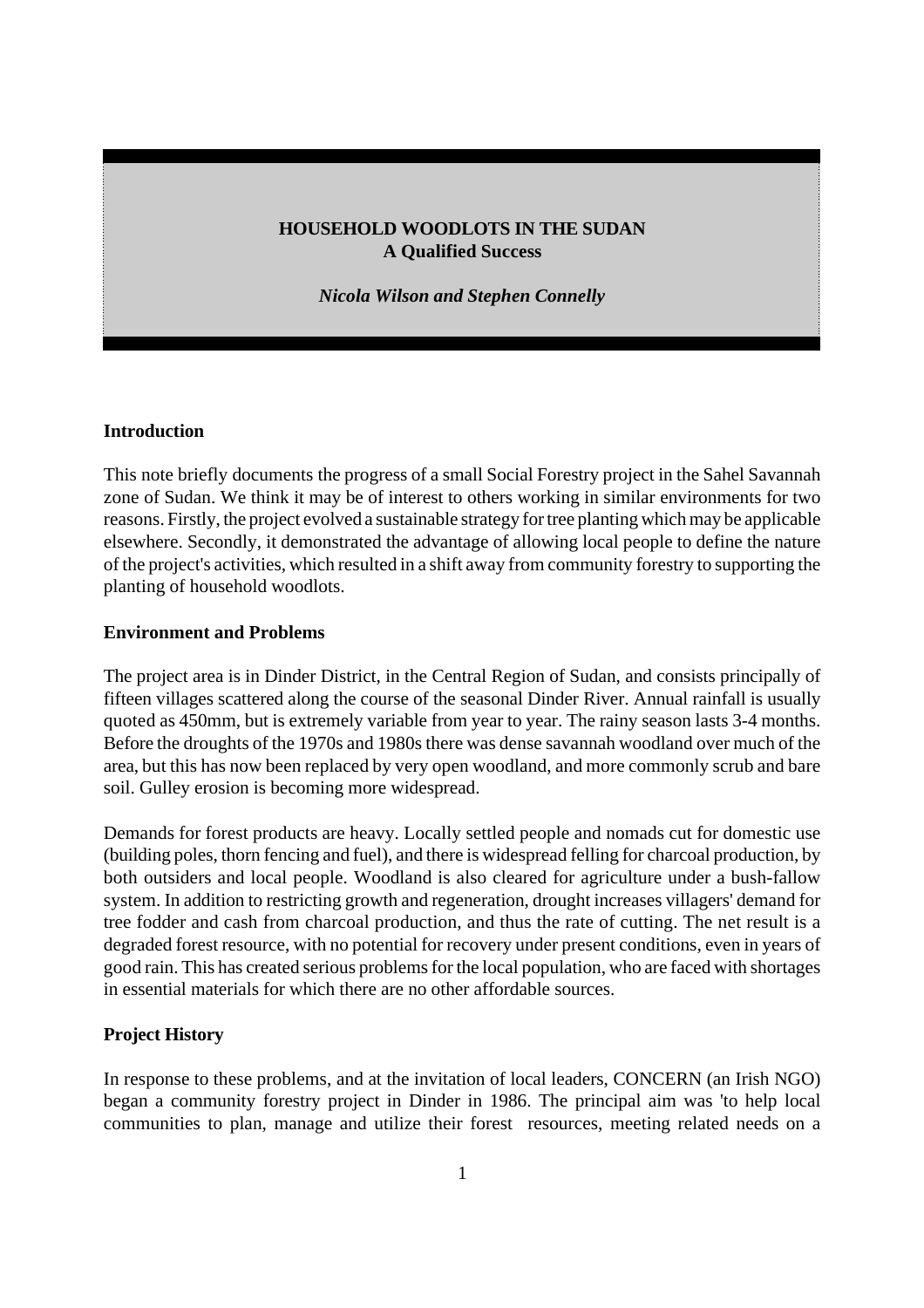sustained and environmentally sound basis'. Given the paucity of existing woodland, and the lack of control over the bush by local communities, this aim was to be met by planting trees, rather than natural forest management.

In cooperation with the local forestry office, an ambitious programme of extension was embarked upon to encourage villages to plant communal woodlots. At that time this approach was popular in Sudan, as elsewhere and indeed CONCERN was under explicit instruction from the Central Forests Administration to pursue this strategy. The opinions and wishes of the villagers were not ascertained at this stage.

However, after two years it had become evident that this approach was completely unworkable. No community commitment had been generated, and where trees had been planted they were untended, unprotected and soon dead. At this point, a farmer requested seedlings to plant his own woodlot, which he did successfully. In the following two years (1989 and 1990) extension activities focussed on this new idea, and it was adopted widely in the other project villages. Individual men and women, and households, chose sites for their own woodlots, carried out all ground preparation, fencing and irrigation, and made all the decisions regarding the number and species of trees they planted. CONCERN's involvement was reduced to the provision of advice, seedlings and motivation.

The final step towards complete local control and self-reliance is to take over seedling production. This began spontaneously in one village in 1990, and interest was expressed in all the project villages. CONCERN's final involvement, before withdrawal at the end of 1991, will be to train individuals in the establishing home nurseries.

# **Conclusions**

- 1. Even in a very resource-poor area, in which tree planting involves considerable investment of time and labour, private woodlots can be attractive to villagers where community planting is not. This is because of the direct control by the owner(s) of the benefits from labour invested, and the adaptability of such woodlots to the product requirements and land/labour resources of the individual or household. In contrast, community woodlots offer uncertain returns, lack flexibility to suit individual needs, and require a level of organisation and cohesion which is often not present.
- 2. Success was achieved through adopting a locally-devised system, which arose independently of the project. Time and money could probably have been saved by stimulating such innovation at the outset and involving local people in project design, rather than by importing a socially and economically inappropriate approach which proved unworkable.
- 3. Despite great enthusiasm for private tree planting, villagers require much encouragement by project extension staff to maintain their woodlots. This will be true until the first harvest, but should be a decreasing problem as the benefits from woodlots become more widely